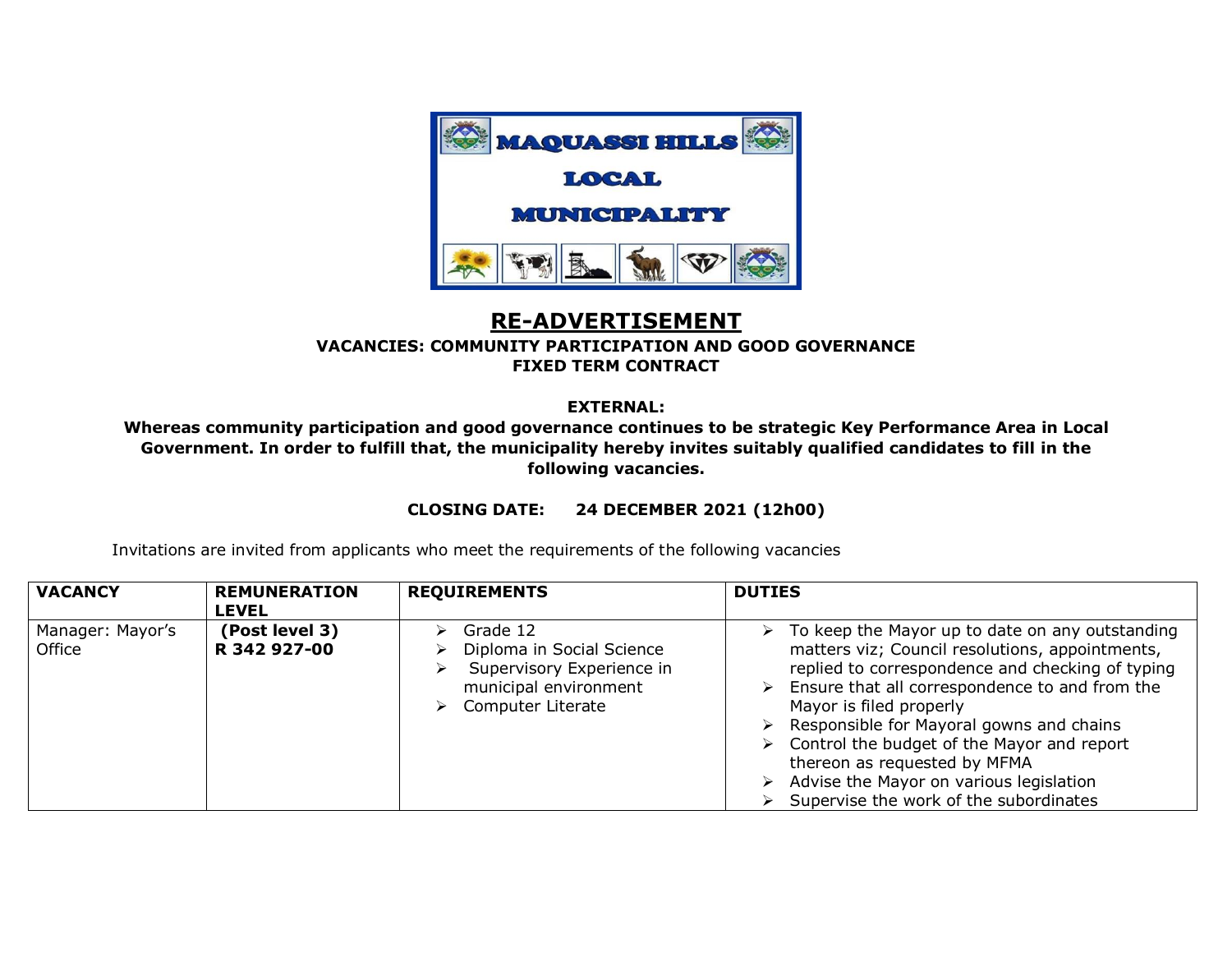|                            |                               |                                                                  | Carry out any other duties delegated by the Mayor<br>➤<br>or Manager<br>Supervise the work of CDW's<br>Report in the annual report the achievement of<br>the Mayor<br>Arrange and coordinate Mayoral, Provincial and<br>➤<br>National events                                                                                                                                                                                                                                                                                                                                                                                                                                                                                                                                                                                                                                                                                                |
|----------------------------|-------------------------------|------------------------------------------------------------------|---------------------------------------------------------------------------------------------------------------------------------------------------------------------------------------------------------------------------------------------------------------------------------------------------------------------------------------------------------------------------------------------------------------------------------------------------------------------------------------------------------------------------------------------------------------------------------------------------------------------------------------------------------------------------------------------------------------------------------------------------------------------------------------------------------------------------------------------------------------------------------------------------------------------------------------------|
| PA Office of the<br>Mayor  | Post level 5)<br>R 281 214-00 | Grade 12<br>➤<br>Computer literate<br>➤                          | To make notes and type documents: By taking<br>➤<br>minutes during meetings attended by the Mayor<br>and record them on the computer<br>Answer phones calls on time, take messages, take<br>notes and redirect calls<br>To make arrangements for meetings<br>To maintain a filling system<br>To administer the Mayor's diary<br>To coordinate office programmes<br>To make arrangements to Mayor travelling and<br>accommodation<br>To receive Speaker's visitors<br>To provide administrative support for effective<br>functioning of the office of the Mayor<br>Obtain and organize information and supporting<br>data for meetings, projects, presentations and<br>reports<br>Administer office correspondence<br>Assist with preparations and liaising with selected<br>stakeholders in respect of office administrator<br>Ensure effective communication, good customer<br>relations and mail management with in the<br>Mayor's Office |
| Co-ordinator<br>disability | Post level 6)<br>R 238 146-00 | Grade 12<br>➤<br>Municipal or community-based<br>➤<br>experience | Conduct research and develop a database on<br>$\blacktriangleright$<br>disabled persons and the aged<br>Establishment of a Forum for disabled and aged<br>with government departments and other alliance<br>partners<br>Provide a platform for advocacy and public<br>information.                                                                                                                                                                                                                                                                                                                                                                                                                                                                                                                                                                                                                                                          |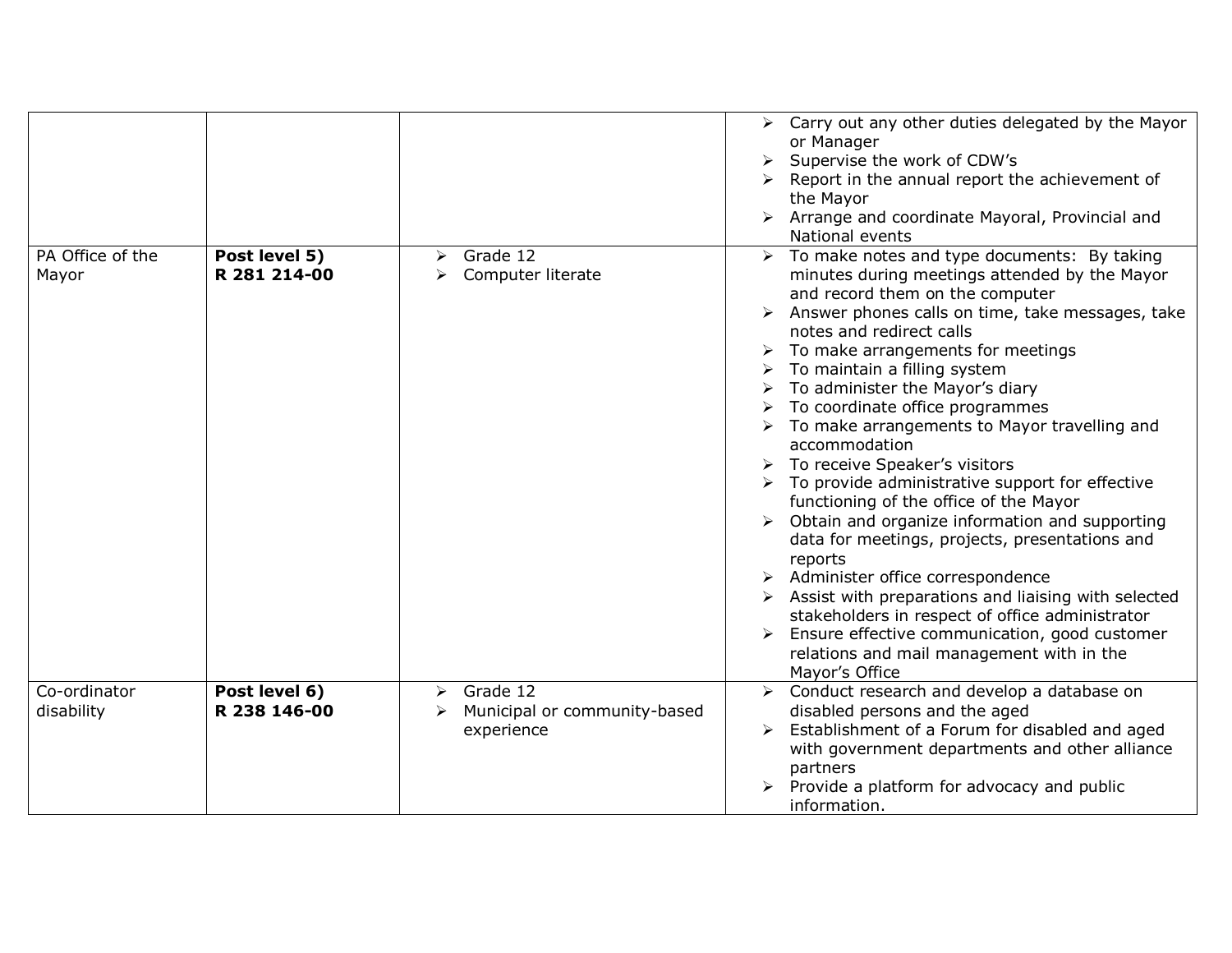|                              |                               |                                                                                                                            | Carry out any other duties delegated by the Mayor<br>$\blacktriangleright$<br>or manager                                                                                                                                                                                                                                                                                                                                                                                                                                                                                                                                                                                                                                                                                                      |
|------------------------------|-------------------------------|----------------------------------------------------------------------------------------------------------------------------|-----------------------------------------------------------------------------------------------------------------------------------------------------------------------------------------------------------------------------------------------------------------------------------------------------------------------------------------------------------------------------------------------------------------------------------------------------------------------------------------------------------------------------------------------------------------------------------------------------------------------------------------------------------------------------------------------------------------------------------------------------------------------------------------------|
| Co-ordinator Youth           | Post level 6)<br>R 238 146-00 | Grade 12<br>➤<br>Municipal or community-based<br>➤<br>experience                                                           | Conduct research into Youth Development and its<br>➤<br>impact to the municipality<br>Co-ordinate the information of Youth Council<br>Provide platform for advocacy, public information<br>and planning for Youth structures in the<br>Municipality as well as facilitating participation and<br>contribution in the economic development in our<br>area and district<br>Co-ordinate youth from all departments<br>Carry out any other duties delegated by the Office<br>of the Mayor<br>Submission of monthly reports to the office of the<br>Mayor<br>> Identifying of scarce skills amongst young people                                                                                                                                                                                   |
| Manager:<br>Speaker's Office | Post level 3)<br>R 342 927-00 | Grade 12<br>➤<br>Diploma/in Social Science<br>➤<br>Supervisory Experience in<br>municipal environment<br>Computer literate | Advice the Speaker on policy and strategic<br>matters.<br>Ensure effective and efficient administration of the<br>Speaker's office.<br>> Manage operations in the Speaker's office.<br>Monitor and evaluate implementation of strategic<br>and operational plans<br>Draft high level official correspondence. By<br>administratively assisting the Speaker with the<br>writing of official memos, letters and notices to<br>internal and external stakeholders<br>Report to enquiries received from internal and<br>external stakeholders<br>Prepare reports on behalf of the Speaker<br>Control the budget of the Speaker's office<br>Ensure that related tasks of other staff members<br>in the office are submitted, controlled and<br>quarterly assured<br>Willing to work under pressure |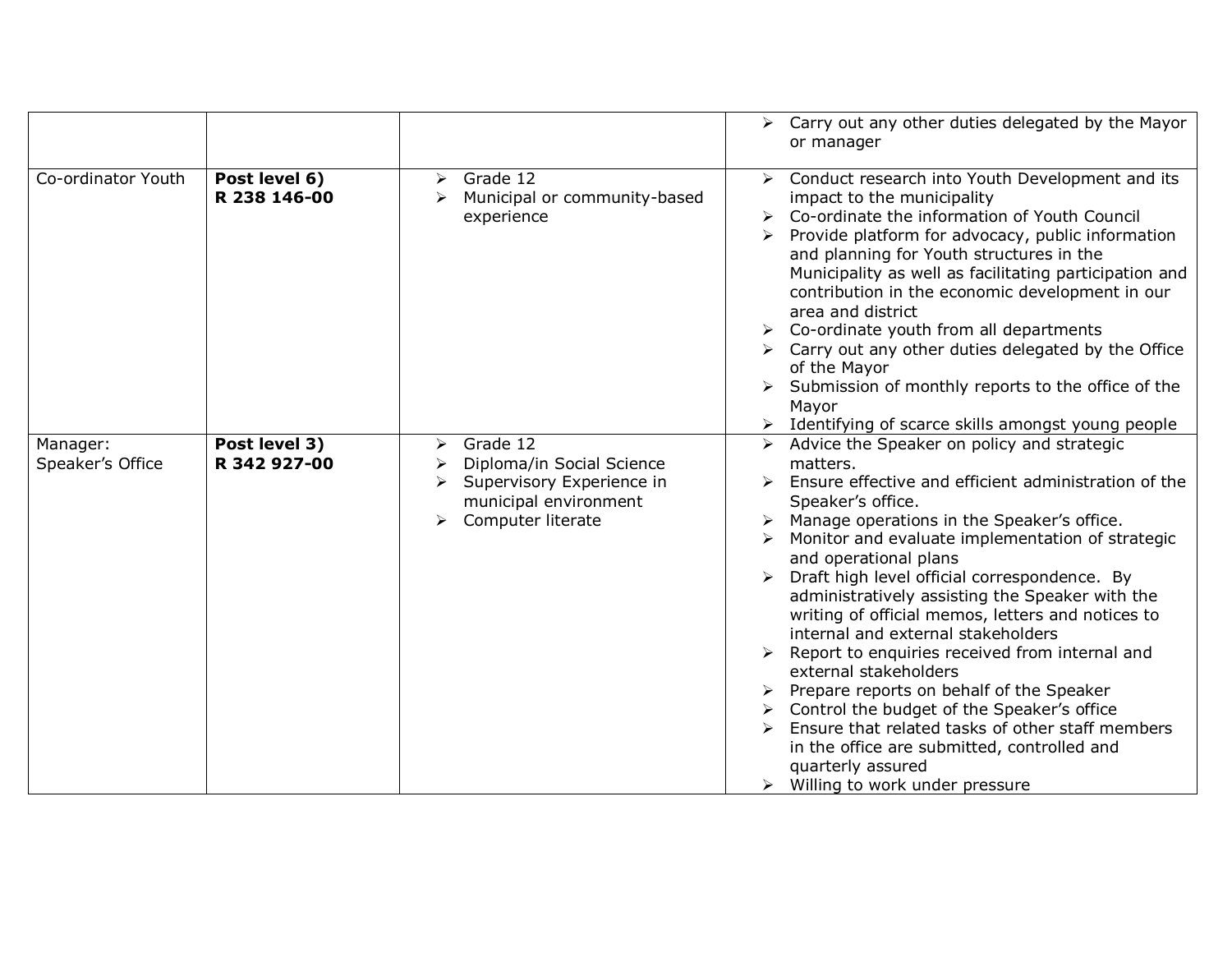| PA Office of the     | Post level 5) | Grade 12<br>➤          | $\triangleright$ To make note and type documents: By taking              |
|----------------------|---------------|------------------------|--------------------------------------------------------------------------|
| Speaker              | R 281 214-00  | Computer literate<br>➤ | minutes during meetings attended by the Speaker                          |
|                      |               |                        | and record them on the computer                                          |
|                      |               |                        | Answer phone calls on time, take messages, take<br>$\blacktriangleright$ |
|                      |               |                        | notes and redirect calls                                                 |
|                      |               |                        | $\triangleright$ To make arrangements for meetings                       |
|                      |               |                        | To maintain a filling system                                             |
|                      |               |                        | To administer the Speaker's diary                                        |
|                      |               |                        | To coordinate office programmes                                          |
|                      |               |                        | To make arrangements for Speaker's travelling                            |
|                      |               |                        | and accommodation<br>To receive Speaker's visitors                       |
|                      |               |                        | To provide administrative support for effective                          |
|                      |               |                        | functioning of the office of the Speaker                                 |
|                      |               |                        | Obtain and organize information and supporting                           |
|                      |               |                        | date for meetings, projects, presentations and                           |
|                      |               |                        | reports                                                                  |
|                      |               |                        | > Administer office correspondence                                       |
|                      |               |                        | Assist with preparations and liaising with selected                      |
|                      |               |                        | stakeholders in respect of administrator                                 |
|                      |               |                        | Ensure effective communication, good customer                            |
|                      |               |                        | relations and mail management within the                                 |
|                      |               |                        | Speaker's office                                                         |
| Administrator office | Post level 6) | Grade 12<br>➤          | Co-ordinates and control the Speaker's<br>$\triangleright$               |
| of the Speaker       | R 238 146-00  | Computer literate      | administrative functionality and attends to the                          |
|                      |               |                        | implementation of procedures, systems and                                |
|                      |               |                        | controls to facilitate and support the recording,                        |
|                      |               |                        | updating, circulation and maintenance of                                 |
|                      |               |                        | information from or to stakeholders with regard to                       |
|                      |               |                        | activities in the Speaker's office                                       |
|                      |               |                        | Receiving and redirecting of telephone calls and<br>correspondences      |
|                      |               |                        | Provide inventory control and requisition of office                      |
|                      |               |                        | material for the department                                              |
|                      |               |                        | Make logistics arrangements for administrative                           |
|                      |               |                        | activities such as meetings                                              |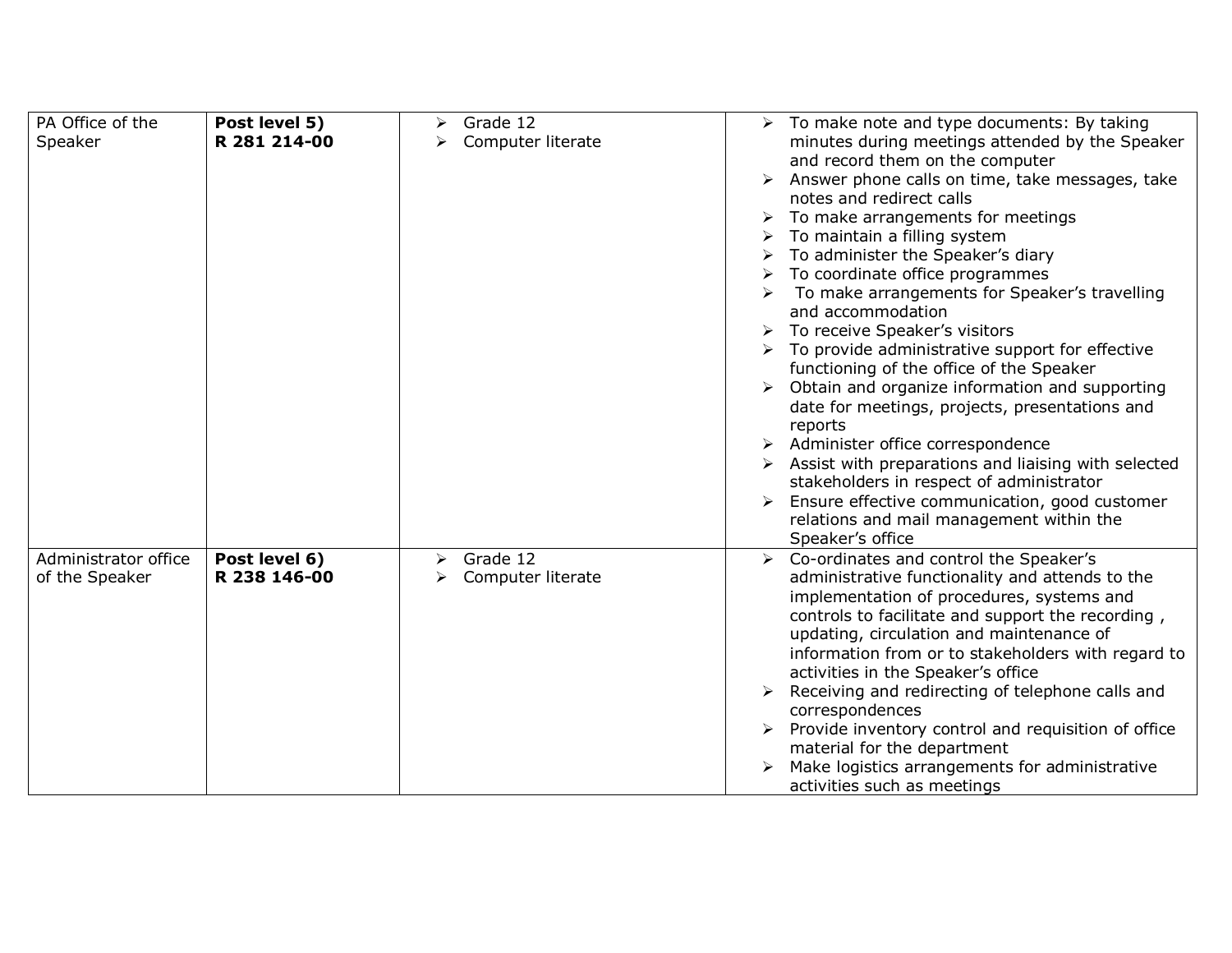|         |                                    |                                                        | Take and compile minutes and ensure the<br>completion of attendance register as well as<br>distribution of minutes of meetings<br>Perform specific clerical tasks associated with the<br>updating of information and maintenance<br>activities, generating transactional forms/work<br>orders as well as being the chief custodian of<br>equipment and documents<br>$\triangleright$ Receiving and transferring complaints/enquiries<br>and providing general support<br>$\triangleright$ Type letter and memos for all personnel in the<br>office of the Speaker                                                                                                                                                                                                                                                                                                             |
|---------|------------------------------------|--------------------------------------------------------|-------------------------------------------------------------------------------------------------------------------------------------------------------------------------------------------------------------------------------------------------------------------------------------------------------------------------------------------------------------------------------------------------------------------------------------------------------------------------------------------------------------------------------------------------------------------------------------------------------------------------------------------------------------------------------------------------------------------------------------------------------------------------------------------------------------------------------------------------------------------------------|
|         |                                    |                                                        | Finalizing travelling and accommodation<br>arrangements                                                                                                                                                                                                                                                                                                                                                                                                                                                                                                                                                                                                                                                                                                                                                                                                                       |
| CLO(X5) | Post level 6)<br>⋗<br>R 238 146-00 | Grade 12<br>Municipal or community-based<br>experience | Advise the Speaker as well as Council on the<br>involvement of communities in the formulation of<br>relevant policies<br>Responsible for public participatory activities and<br>programmes e.g Imbizo and budget consultation<br>meetings<br>Co-ordinate loco inspections meetings<br>Liaise with the community and community<br>structures regarding their needs and find<br>mechanisms to address concerns of the<br>community<br>Liaise with the Municipal Manager and officials<br>from different departments regarding the needs of<br>the community based on the approved policies<br>Maintain partnership with the community as well<br>as ensuring community involvement and<br>communication<br>Interpret the overall payment of services<br>campaign strategies and advise council<br>accordingly<br>Education community and stakeholders about<br>payment services |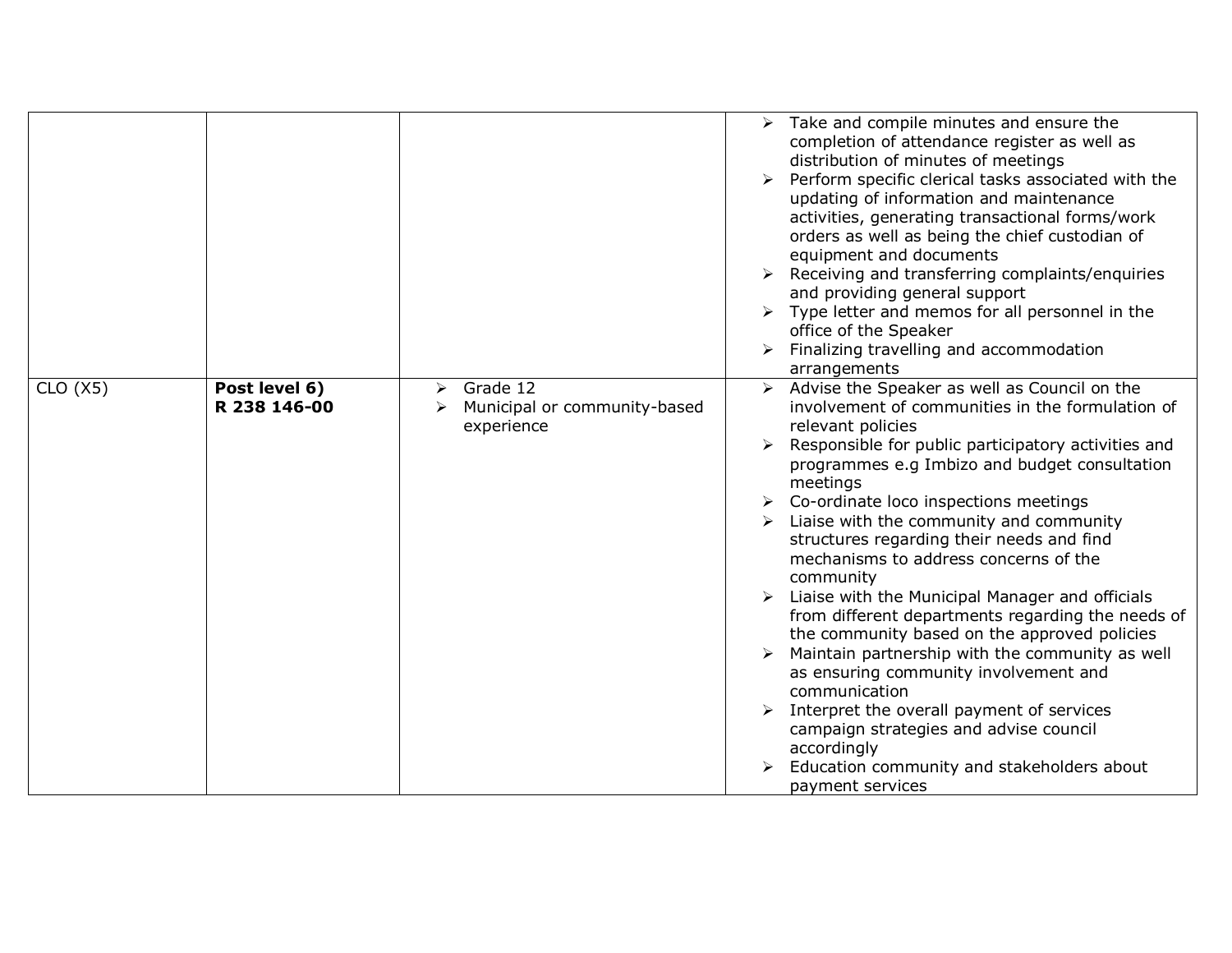|                                                                  |                               |                                                                  | Organize clients to submit proposals and<br>➤<br>complaints in respect of "Batho-Pele principles in<br>order to improve service delivery levels<br>Embark on a project of providing information of<br>council activities and policies by means of video,<br>media and other leaflets information at<br>educational institutions and the general public<br>Submission of detailed progressive reports on a<br>monthly basis to the Manager Community<br>participation who will consolidate the report to<br>CLOs and submit to the Speaker<br>Work overtime and weekends<br>➤                                                                                                                                                                                                                                                                                                                                                                                                                                                                                           |
|------------------------------------------------------------------|-------------------------------|------------------------------------------------------------------|------------------------------------------------------------------------------------------------------------------------------------------------------------------------------------------------------------------------------------------------------------------------------------------------------------------------------------------------------------------------------------------------------------------------------------------------------------------------------------------------------------------------------------------------------------------------------------------------------------------------------------------------------------------------------------------------------------------------------------------------------------------------------------------------------------------------------------------------------------------------------------------------------------------------------------------------------------------------------------------------------------------------------------------------------------------------|
| <b>Public Participation</b><br>Officer- Office of the<br>Speaker | Post level 6)<br>R 238 146-00 | Grade 12<br>➤<br>Municipal or community-based<br>➤<br>experience | Provide support to the office of the Speaker<br>Provide secretariat services in all public activities<br>of the municipality.<br>Liaise with the community on municipal<br>➤<br>programmes<br>Ensure functionality of Ward Committees<br>Prepare and consolidate Ward Committee reports<br>for the Office of the Speaker, Municipal Manager<br>and other organs of state.<br>Facilitate outreach programmes for the<br>municipality<br>Facilitate the IDP public participation process.<br>Develop and implement Public Participation<br>Strategies.<br>Build capacity to the ward committees and public<br>about functions and powers of Local Government.<br>Investigate and advice on service delivery<br>Develop and assist municipalities in<br>institutionalizing municipal public participation and<br>communication programs to improve public<br>participation in municipal affairs;<br>Build the capacity of municipal elected bodies;<br>Design the mechanisms and provide support to<br>municipalities in conducting public consultations<br>and hearings; |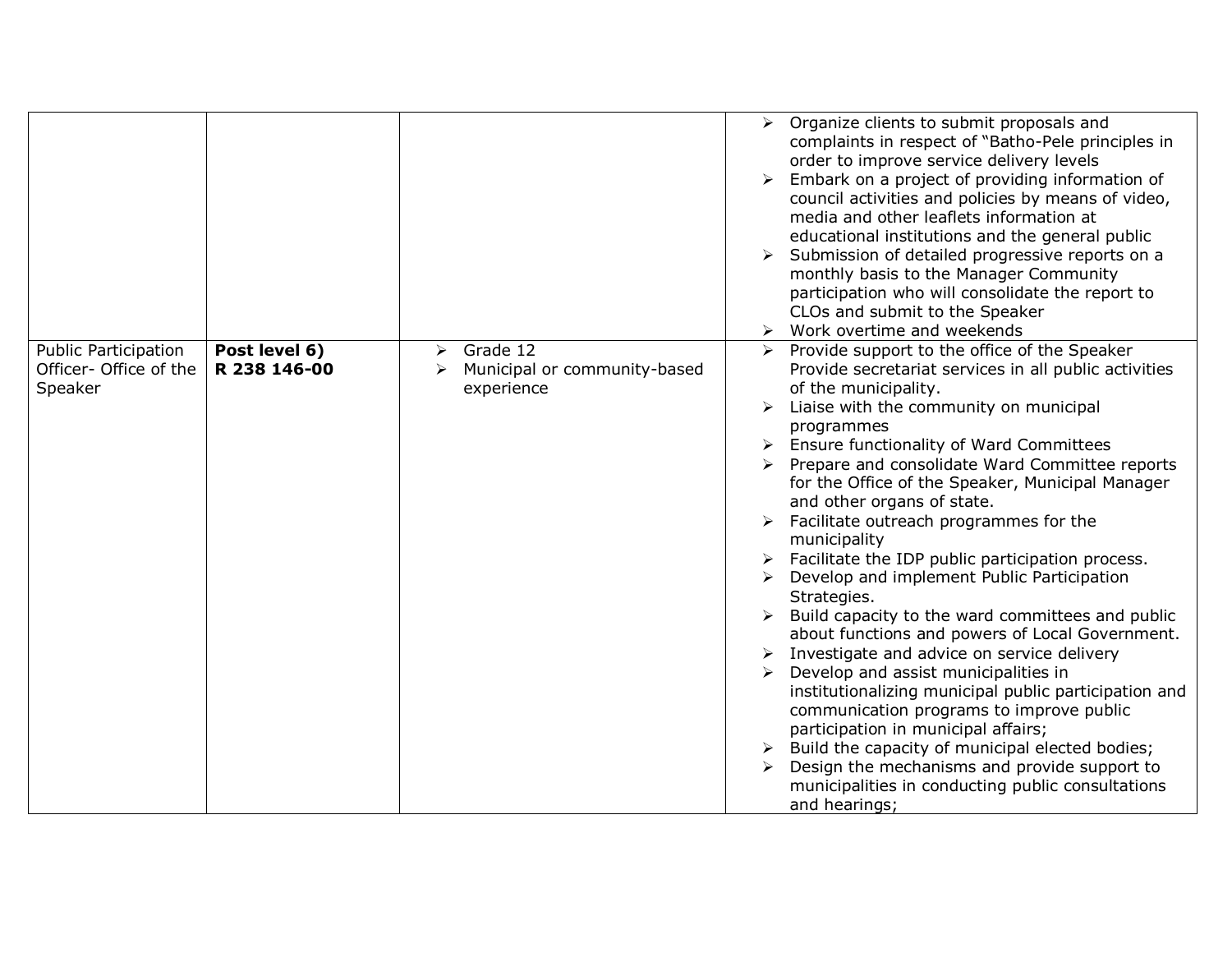|                                        |                                |                                                                                                                                                    | ➤<br>➤  | Design, initiate and institutionalize customer<br>satisfaction surveys to ensure citizen feedback<br>and to improve service delivery.<br>Develop and assist municipalities in<br>institutionalizing gender sensitive municipal public<br>participation and communication programs to<br>improve public participation in municipal affairs.<br>Develop municipal public participation and<br>communication programs and strategies.<br>Develop and introduce a mechanism and identify<br>key actors for the implementation of municipal<br>public participation and communication;<br>$\triangleright$ Introduce and support municipalities in the use of<br>various communication techniques;<br>Identify needed assistance, equipment and<br>technologies for the implementation of public<br>participation and communication programs and<br>support the implementation of public outreach<br>program |
|----------------------------------------|--------------------------------|----------------------------------------------------------------------------------------------------------------------------------------------------|---------|---------------------------------------------------------------------------------------------------------------------------------------------------------------------------------------------------------------------------------------------------------------------------------------------------------------------------------------------------------------------------------------------------------------------------------------------------------------------------------------------------------------------------------------------------------------------------------------------------------------------------------------------------------------------------------------------------------------------------------------------------------------------------------------------------------------------------------------------------------------------------------------------------------|
| Driver of the Mayor                    | Post level 6)<br>R 238 146, 00 | Grade 12<br>➤<br>Valid driver's license<br>≻<br>Advance driving skills certificate<br>will be an added advantage<br>Three years driving experience |         | Provide transport services for the Mayor to<br>functions and meetings<br>Support VIP functions so that any protocol<br>arrangement are dealt with accordingly.<br>Ensure well-being and safety of the Mayor<br>Perform hand mail delivery services for the Mayor                                                                                                                                                                                                                                                                                                                                                                                                                                                                                                                                                                                                                                        |
| <b>MPAC Manager-</b><br>Office of MPAC | Post Level 3)<br>R 342 927-00  | Grade 12<br>➤<br>National Diploma - Public<br>≻<br>Administration/<br>Management<br>Code B driver's license                                        | matters | Advise MPAC on accountability and oversight<br>> Provide administrative support to functionality of<br>the committee<br>Assist the committee to run its affairs<br>Draw the annual MPAC annual plan in line with<br>municipal circle<br>Source municipal council documents and reports<br>that are needed to perform its duties<br>Review and investigate all matters referred to the<br>committee by other council committee<br>Ensure that the reports are tabled in council and<br>track the implementation of MPAC resolution                                                                                                                                                                                                                                                                                                                                                                       |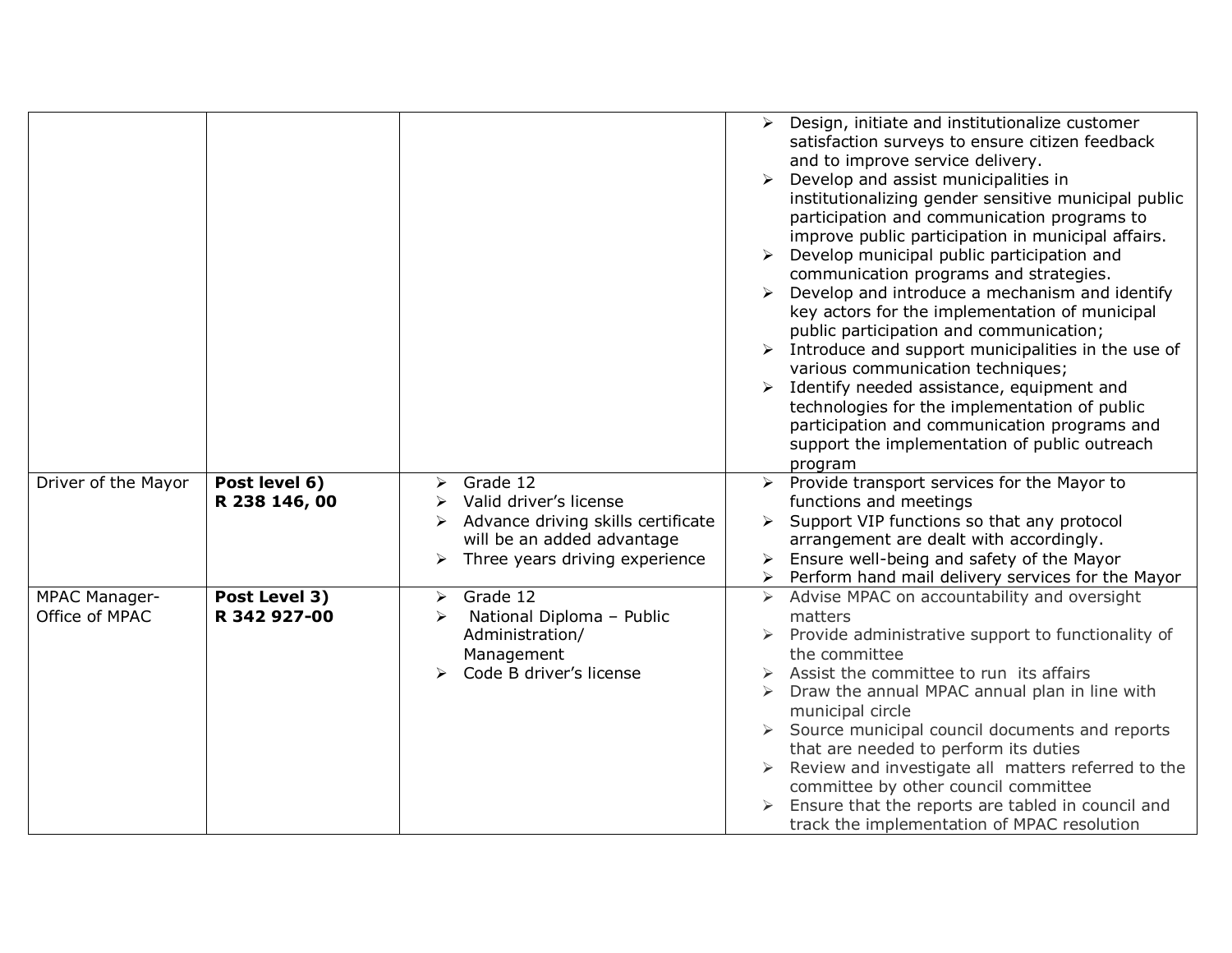|                           |                               |                                    | Ensure proper management of MPAC records and<br>$\blacktriangleright$                                                                                                                                                                                                                                                                                                                                                                                                                                                                                                                                                                                                                                                                                                                                                                                                                                                                                                                                                                                                                                                                              |
|---------------------------|-------------------------------|------------------------------------|----------------------------------------------------------------------------------------------------------------------------------------------------------------------------------------------------------------------------------------------------------------------------------------------------------------------------------------------------------------------------------------------------------------------------------------------------------------------------------------------------------------------------------------------------------------------------------------------------------------------------------------------------------------------------------------------------------------------------------------------------------------------------------------------------------------------------------------------------------------------------------------------------------------------------------------------------------------------------------------------------------------------------------------------------------------------------------------------------------------------------------------------------|
|                           |                               |                                    | files                                                                                                                                                                                                                                                                                                                                                                                                                                                                                                                                                                                                                                                                                                                                                                                                                                                                                                                                                                                                                                                                                                                                              |
|                           |                               |                                    | Develop process and procedures for MPAC<br>➤                                                                                                                                                                                                                                                                                                                                                                                                                                                                                                                                                                                                                                                                                                                                                                                                                                                                                                                                                                                                                                                                                                       |
|                           |                               |                                    | operations                                                                                                                                                                                                                                                                                                                                                                                                                                                                                                                                                                                                                                                                                                                                                                                                                                                                                                                                                                                                                                                                                                                                         |
|                           |                               |                                    | Analise AFS and performance reports and annual                                                                                                                                                                                                                                                                                                                                                                                                                                                                                                                                                                                                                                                                                                                                                                                                                                                                                                                                                                                                                                                                                                     |
|                           |                               |                                    | reports                                                                                                                                                                                                                                                                                                                                                                                                                                                                                                                                                                                                                                                                                                                                                                                                                                                                                                                                                                                                                                                                                                                                            |
|                           |                               |                                    | Provide technical and secretarial services for MPAC                                                                                                                                                                                                                                                                                                                                                                                                                                                                                                                                                                                                                                                                                                                                                                                                                                                                                                                                                                                                                                                                                                |
| <b>Administrator MPAC</b> | Post level 6)<br>R 238 146-00 | Grade 12<br>≻<br>Computer literate | Co-ordinates and control the MPAC administrative<br>functionality and attends to the implementation of<br>procedures, systems and controls to facilitate and<br>support the recording, updating, circulation and<br>maintenance of information from or to<br>stakeholders with regard to activities in the MPAC<br>office<br>Receiving and redirecting of telephone calls and<br>correspondences<br>Provide inventory control and requisition of office<br>material for the department<br>Make logistics arrangements for administrative<br>activities such as meetings<br>Take and compile minutes and ensure the<br>completion of attendance register as well as<br>distribution of minutes of meetings<br>Perform specific clerical tasks associated with the<br>updating of information and maintenance<br>activities, generating transactional forms/work<br>orders as well as being the chief custodian of<br>equipment and documents<br>Receiving and transferring complaints/enquiries<br>and providing general support<br>Type letter and memos for all personnel in the<br>office of the MPAC<br>Finalizing travelling and accommodation |
|                           |                               |                                    | arrangements                                                                                                                                                                                                                                                                                                                                                                                                                                                                                                                                                                                                                                                                                                                                                                                                                                                                                                                                                                                                                                                                                                                                       |

**NB: Municipal APPLICATION FOR EMPLOYMENT FORM will be accepted (Obtainable at the Human Resources Office) and must be clearly marked with the Post Title e.g COMPUTER OPERATOR and accompanied by certified**